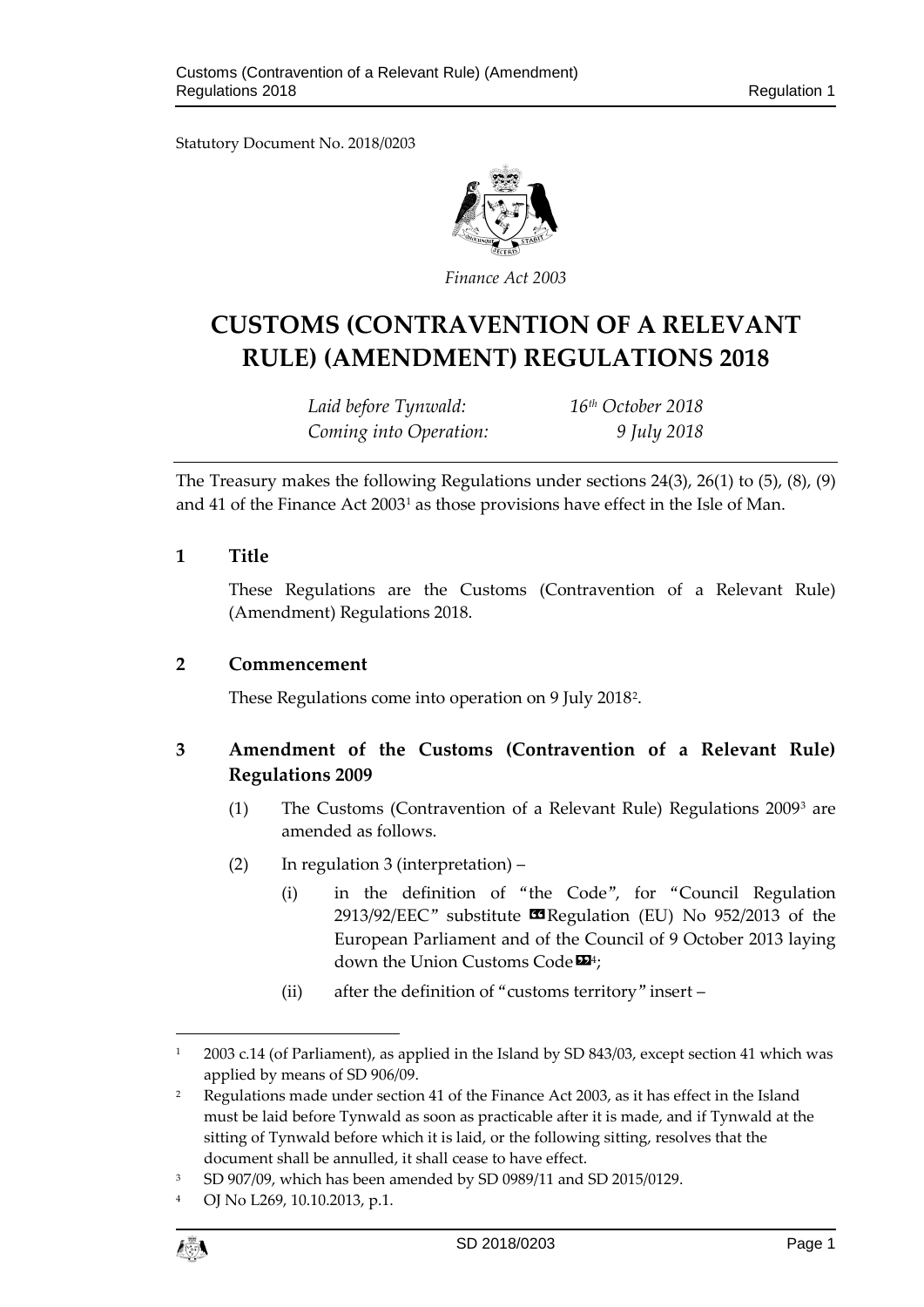- «"Delegated Regulation" means Commission Delegated Regulation (EU) 2015/2446 of 28 July 2015 supplementing the Code as regards certain provisions of the Code; $\mathbf{\Sigma}^5$ ;
- (iii) in the definition of "the Implementing Regulation", for "Commission Regulation 2454/93/EEC" substitute **¤**Commission Implementing Regulation (EU) 2015/2447 of 24 November  $2015$  $206$ .
- (3) The Schedule is amended in accordance with the Schedule to these Regulations.

**MADE 2ND JULY 2018**

**A L CANNAN** *Minister for the Treasury*

-



<span id="page-1-0"></span><sup>5</sup> OJ No L343, 29.12.2015, p.1.

<span id="page-1-1"></span><sup>6</sup> OJ No L343, 29.12.2015, p.1.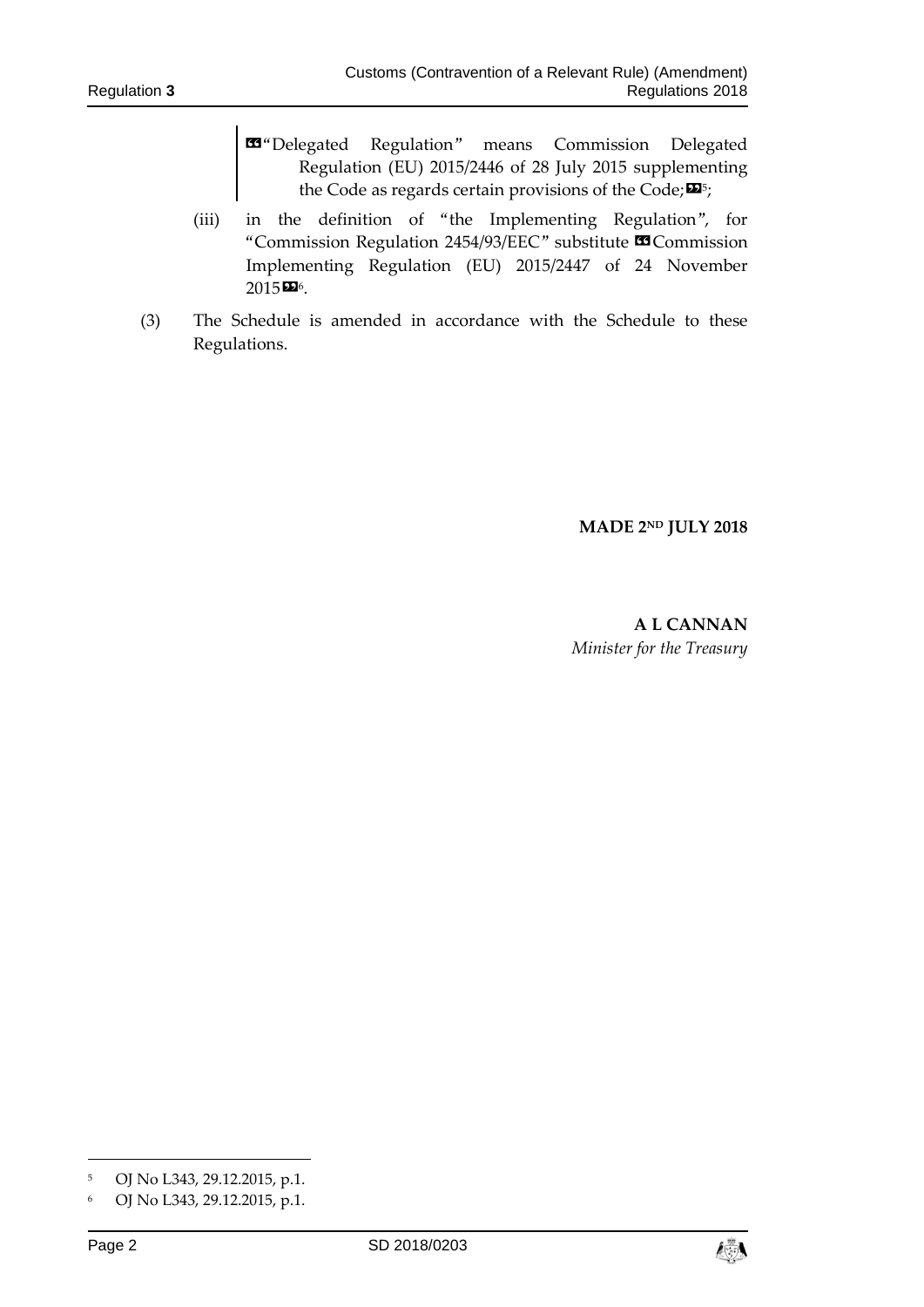## **SCHEDULE**

### [Regulation 3(3)]

## **AMENDMENTS TO THE SCHEDULE TO THE CUSTOMS (CONTRAVENTION OF A RELEVANT RULE) REGULATIONS 2009**

1 In the entry headed "Articles 36a and 36b of the Code and Articles 183, 184a and 184c of the Implementing Regulation", for the first 2 columns substitute –

| <b>¤ Articles 16 and 127 of the Code</b> |                                                   |
|------------------------------------------|---------------------------------------------------|
| and Articles 182 and 183 of the          |                                                   |
| <b>Implementing Regulation</b>           |                                                   |
| Goods brought into the customs           | The carrier (as defined in                        |
| territory to be covered by an entry      | Article $5(40)$ of the Code)                      |
| summary declaration, lodged              | or a person mentioned in                          |
| electronically within the                | paragraph (a) or (b) of                           |
| applicable time-limits laid down         | Article 127(4) of the Code.                       |
| in Articles 105 to 110 of the            |                                                   |
| Delegated Regulation, at the             |                                                   |
| customs office of entry unless           | The person on whom the                            |
| otherwise permitted, containing          | obligation to provide                             |
| the particulars set out in Annex B       | particulars falls under                           |
| to the Delegated Regulation, and         | Article 112 or 113 of the                         |
| completed in accordance with the         | Delegated Regulation. $\boldsymbol{\mathsf{E}}$ . |
| explanatory notes to that Annex.         |                                                   |

2 In the entry headed "Article 183d(1) of the Implementing Regulation – first sentence", for the first column substitute –

| <b>¤ Article 189 of the</b>          |
|--------------------------------------|
| <b>Implementing Regulation</b>       |
| Where an active means of             |
| transport entering the customs       |
| territory is diverted and is         |
| expected to arrive first at a        |
| customs office in a member State     |
| not indicated in the entry           |
| summary declaration, the             |
| operator of that means of            |
| transport must inform the            |
| customs office indicated in the      |
| entry summary declaration at the     |
| customs office of the first entry of |
| that diversion.                      |

3 In the entry headed "Article 183d(1) of the Implementing Regulation – second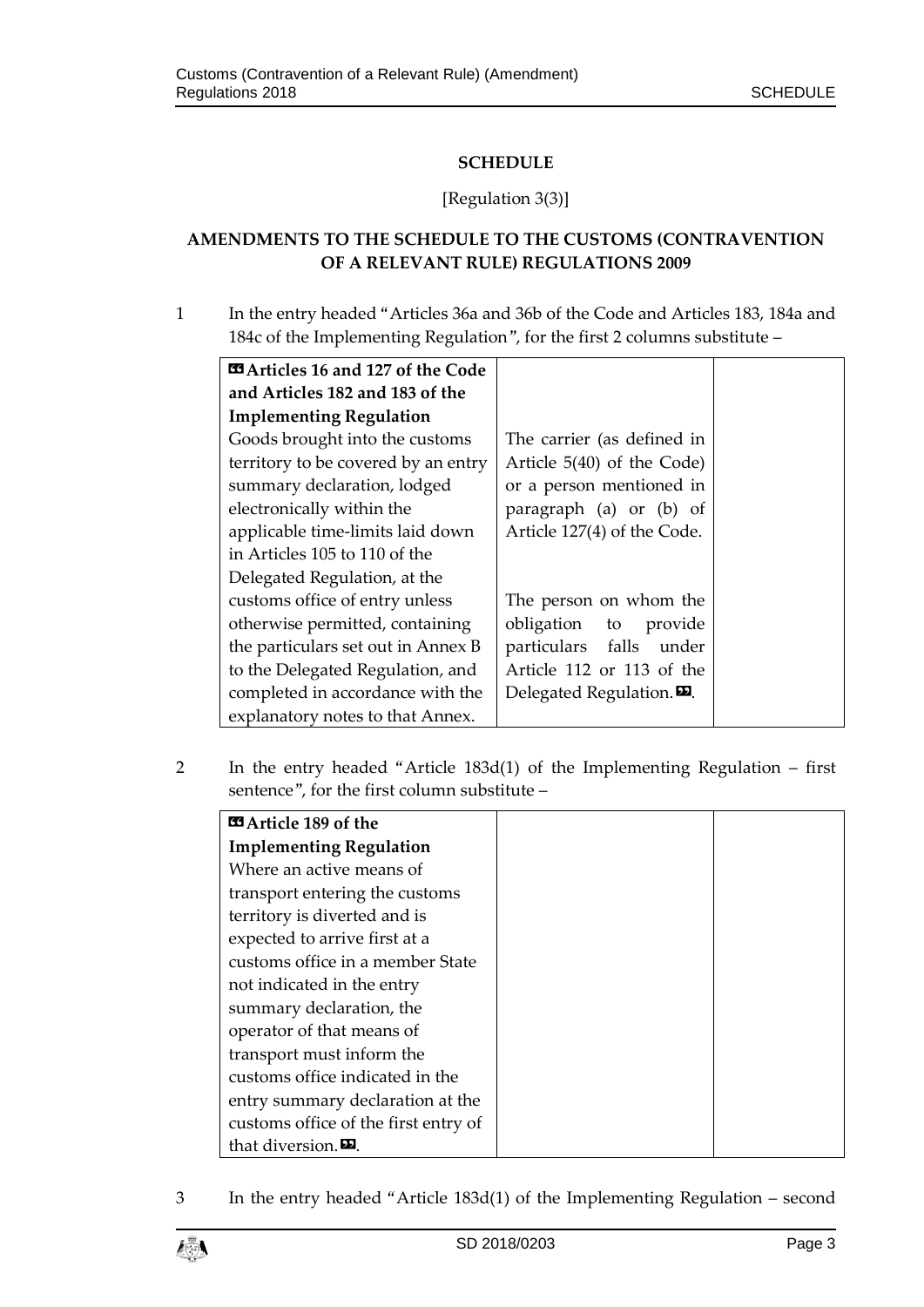sentence", for the first column substitute –

| <b>E Article 133 of the Code and</b>       |  |
|--------------------------------------------|--|
| Article 189 of the Implementing            |  |
| Regulation                                 |  |
| The diversion notification must            |  |
| contain the particulars set out in         |  |
| Annex B (dataset $G1$ ) to the             |  |
| Delegated Regulation. $\boldsymbol{\Xi}$ . |  |

- 4 Omit the entry headed "Article 184 of the Implementing Regulation".
- 5 In the entry headed "Article 184g of the Implementing Regulation first sentence", for the heading substitute **II** Article 133 of the Code<sup>D</sup>.
- 6 In the entry headed "Article 184g of the Implementing Regulation second sentence", for the first column substitute –

| <b>EXA</b> Article 133 of the Code   |  |
|--------------------------------------|--|
| The notification of arrival must     |  |
| contain the particulars set out in   |  |
| Annex B (dataset $G2$ ) to the       |  |
| Delegated Regulation. $\mathbf{E}$ . |  |

7 In the entry headed "Article 186 of the Implementing Regulation", for the first column substitute –

| <b>Ed Article 145 of the Code</b> |  |
|-----------------------------------|--|
| Non-Union goods presented to      |  |
| Customs must be covered by a      |  |
| temporary storage declaration     |  |
| containing all necessary          |  |
| particulars by the time of        |  |
| presentation of the goods to      |  |
| Customs. $\mathbf{E}$ .           |  |

8 In the entry headed "Article 38 of the Code", for the first column substitute –

| <b>EXA</b> Article 135 of the Code                 |
|----------------------------------------------------|
| Goods must be conveyed without                     |
| delay to the customs office or                     |
| other place designated or                          |
| approved by Customs, or into a                     |
| free zone, by the route specified                  |
| and in accordance with any                         |
| instructions of Customs. $\mathbf{\mathbf{\Xi}}$ . |

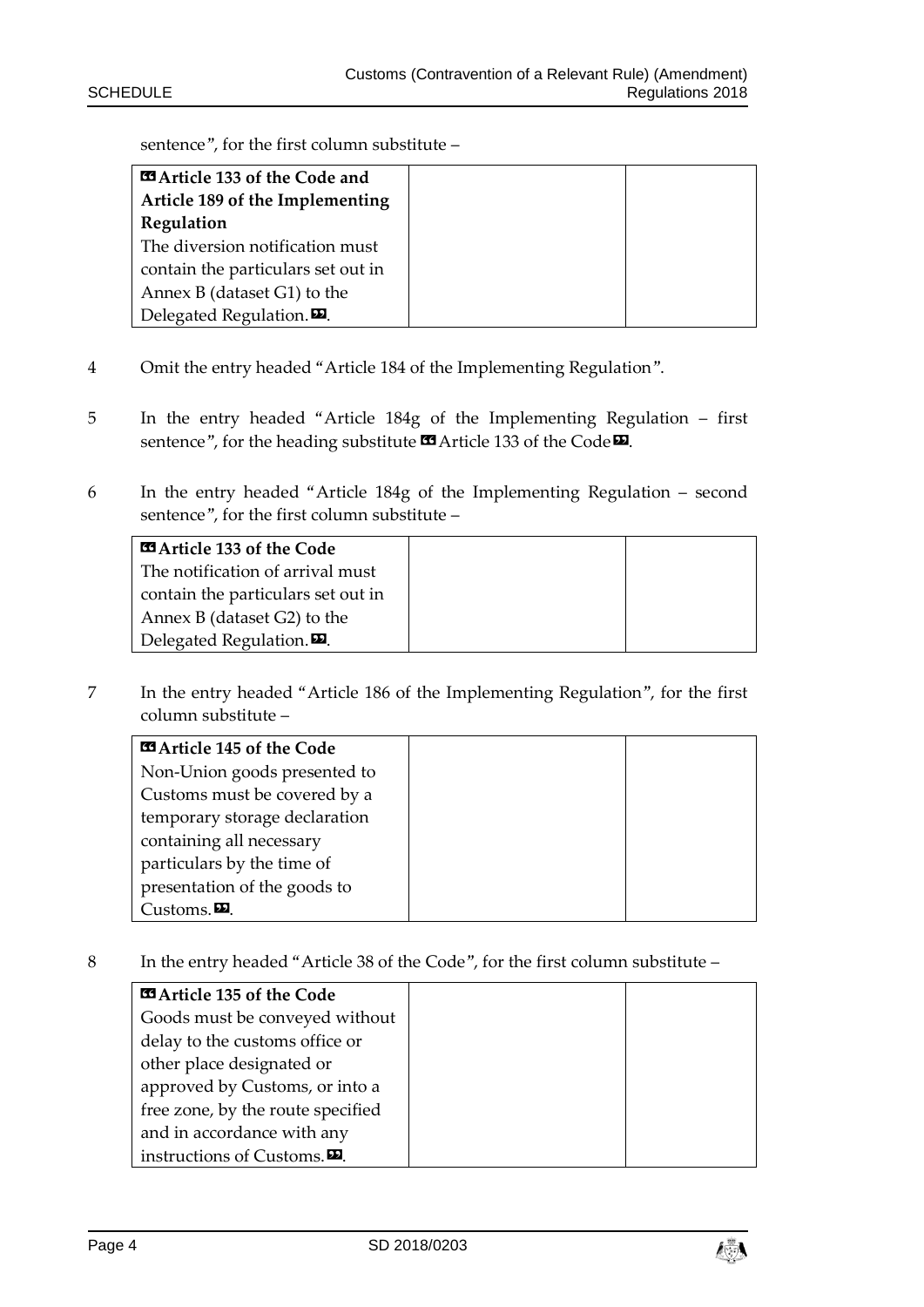| For the entry headed "Article 39 of the Code" substitute –<br>- 9 |
|-------------------------------------------------------------------|
|-------------------------------------------------------------------|

|     | <b>Example 137 of the Code</b>     |                              |                                       |
|-----|------------------------------------|------------------------------|---------------------------------------|
|     | Pursuant to Article 137, to inform |                              |                                       |
|     | without delay the Customs of:      |                              |                                       |
| (a) | the inability to comply with       | In respect of Article 137(1) | £1,000                                |
|     | Article 135(1) due to              | the person bringing the      |                                       |
|     | unforeseen circumstances           | goods into the customs       |                                       |
|     | or force majeure; and              | territory or any person      |                                       |
|     |                                    | acting on behalf of that     |                                       |
|     |                                    | person.                      |                                       |
| (b) | the precise location of the        | In respect of Article        | £1,000. $\boldsymbol{\mathbf{\Xi}}$ . |
|     | goods where the unforeseen         | $137(2)$ , the<br>person     |                                       |
|     | circumstances or force             | bringing the vessel or       |                                       |
|     | majeure does not result in         | aircraft into the customs    |                                       |
|     | the total loss of the goods.       | territory, or in the case of |                                       |
|     |                                    | vessel or<br>aircraft<br>a   |                                       |
|     |                                    | covered by Article 135(6).   |                                       |

10 In the entry headed "Article 42 of the Code" for the first column substitute –

| <b>Example 134(2)</b> of the Code |  |
|-----------------------------------|--|
| To seek permission of the         |  |
| Customs before examination or     |  |
| sampling of goods in order to     |  |
| determine their tariff            |  |
| classification, customs value or  |  |
| customs status. $\mathbf{E}$ .    |  |

11 In the entry headed "Article 46 of the Code" for the first column substitute –

|     | <b>E Article 140 of the Code</b>  |
|-----|-----------------------------------|
|     | Goods shall:                      |
| (a) | except in the event of            |
|     | imminent danger, only be          |
|     | unloaded or transhipped           |
|     | from the means of transport       |
|     | with the permission of            |
|     | Customs and in places             |
|     | designated or approved or;        |
| (b) | be unloaded and unpacked          |
|     | as required by Customs for        |
|     | the purposes of inspecting        |
|     | the goods and means of            |
|     | transport.                        |
|     | Where permission is not required, |
|     | Customs must immediately be       |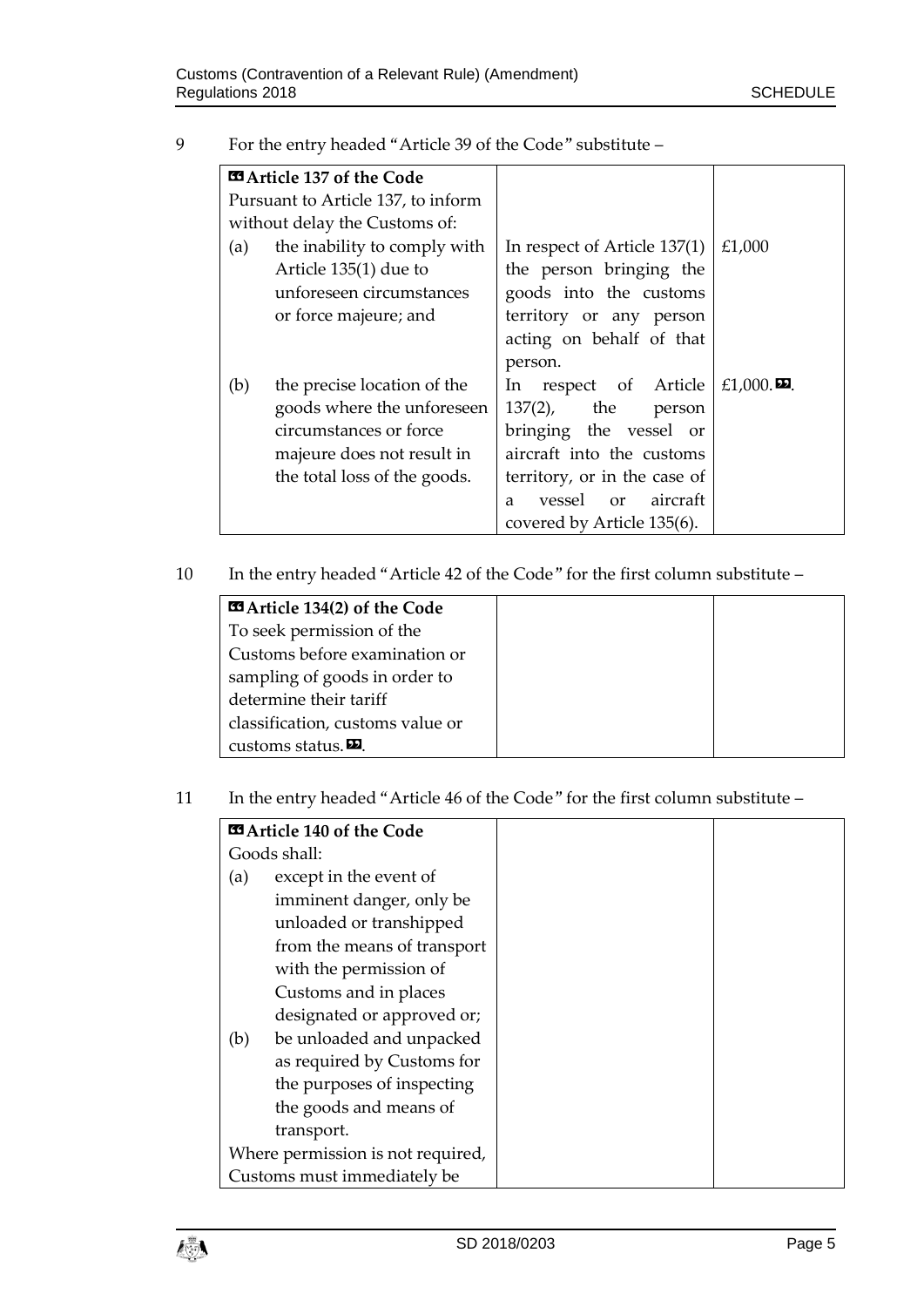informed accordingly. $\boldsymbol{\mathsf{E}}$ .

| <b>ES</b> Article 139(7) of the Code |                                                                   |        |
|--------------------------------------|-------------------------------------------------------------------|--------|
| Goods must not be removed from       | The person who brought $\mid$ £1,000                              |        |
| the place where they have been       | the goods into<br>the                                             |        |
| presented without permission of      | customs territory.                                                |        |
| Customs.                             |                                                                   |        |
|                                      | The person in whose                                               | £1,000 |
|                                      | name or on whose behalf                                           |        |
|                                      | the person who brought                                            |        |
|                                      | the goods into that                                               |        |
|                                      | territory acts.                                                   |        |
|                                      |                                                                   |        |
|                                      | The person who assumed $\mid$ £1,000. $\boldsymbol{\mathsf{E}}$ . |        |
|                                      | responsibility for carriage                                       |        |
|                                      | of the goods after they                                           |        |
|                                      | were brought into that                                            |        |
|                                      | territory.                                                        |        |

12 For the entry headed "Article 47 of the Code" substitute –

13 For the entry headed "Articles 48 and 49 and 59 of the Code and Regulation 5 of the Importation Regulation" substitute –

| <b>EXActicle 149 of the Code</b> |                             |                                 |
|----------------------------------|-----------------------------|---------------------------------|
| Non-Union goods in temporary     | The person who brought      | £1,000                          |
| storage must be placed under a   | goods into the<br>the       |                                 |
| customs procedure or re-exported | customs territory.          |                                 |
| within 90 days.                  |                             |                                 |
|                                  | person in whose<br>The      | £1,000                          |
|                                  | name or on whose behalf     |                                 |
|                                  | the person who brought      |                                 |
|                                  | the goods into that         |                                 |
|                                  | territory acts.             |                                 |
|                                  |                             |                                 |
|                                  | The person who assumed      | £1,000. $\boldsymbol{\Sigma}$ . |
|                                  | responsibility for carriage |                                 |
|                                  | of the goods after they     |                                 |
|                                  | were brought into that      |                                 |
|                                  | territory.                  |                                 |

# 14 In the entry headed "Article 51 of the Code", for the first column substitute –

| <b>EXActicle 147 of the Code</b>      |  |
|---------------------------------------|--|
| Goods in temporary storage must       |  |
| be stored only in temporary           |  |
| storage facilities or in other places |  |

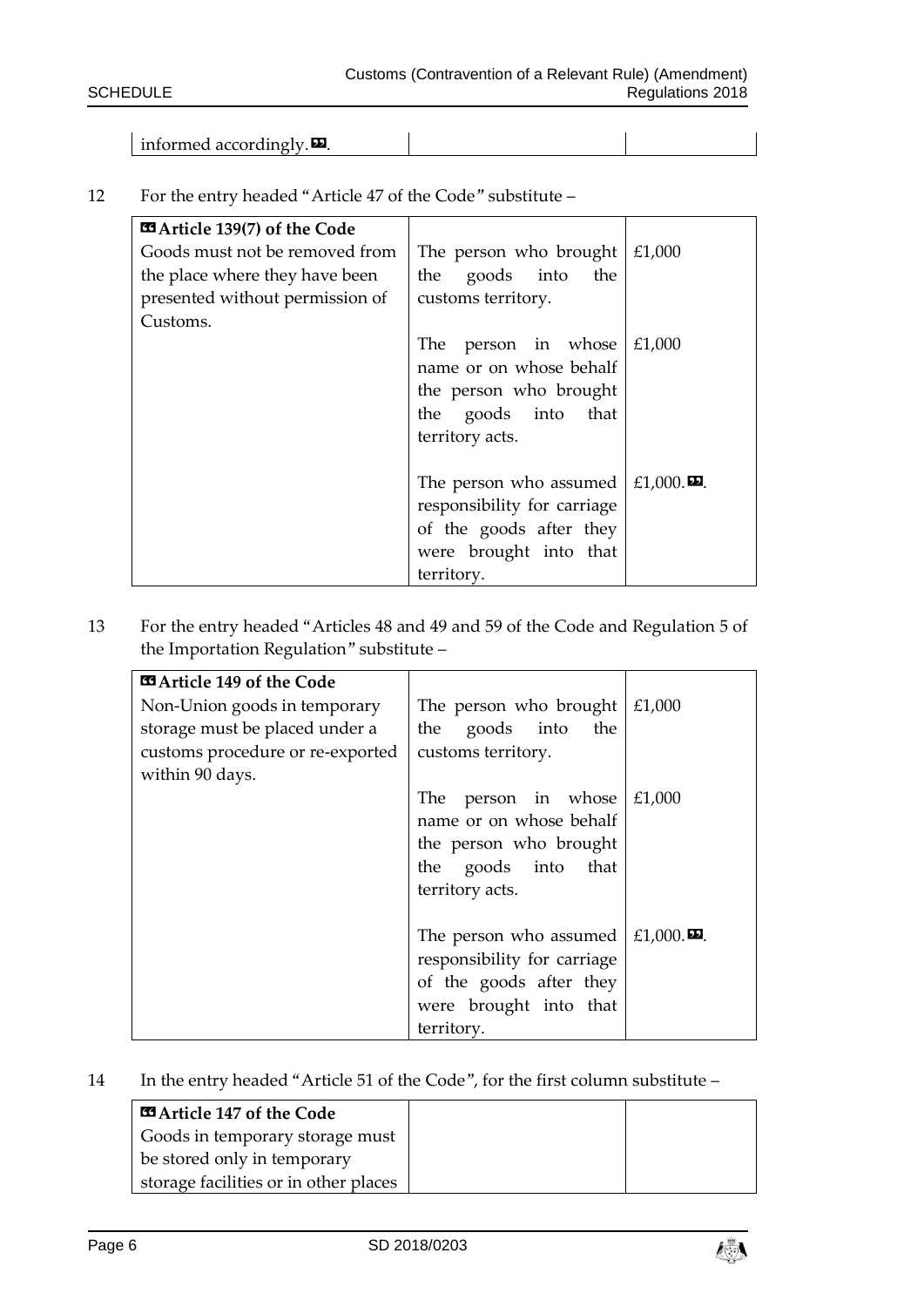| designated or approved by |  |
|---------------------------|--|
| Customs. <b>¤</b> .       |  |

15 In the entry headed "Article 59 of the Code", for the first column substitute –

| <b>Example 158 of the Code</b>  |  |
|---------------------------------|--|
| Goods intended to be placed     |  |
| under a customs procedure,      |  |
| except for the free zone        |  |
| procedure, must be covered by a |  |
| declaration. $\mathbf{E}$ .     |  |

16 In the entry headed "Articles 62 and 77 of the Code and Article 199 of the Implementing Regulation Section 175(3) of the Act", for the first column substitute –

| <b>EXActicles 162 and 163 of the</b> |
|--------------------------------------|
| Code and section 175(3) of the       |
| Act                                  |
| Declarations must contain all the    |
| particulars necessary, and be        |
| accompanied by all the               |
| documents required, for the          |
| application of the provisions        |
| governing the customs procedure      |
| for which the goods are              |
| declared $\mathbf{E}$ .              |

17 In the entry headed "Article 201 of the Implementing Regulation", for the first column substitute –

| <b>Example 127(3)</b> of the Code               |  |
|-------------------------------------------------|--|
| The entry summary declaration                   |  |
| must be lodged at the customs                   |  |
| office of first entry, within a                 |  |
| specific time-limit, before the                 |  |
| goods are brought into the                      |  |
| customs territory. $\mathbf{\mathbf{\Sigma}}$ . |  |

18 In the entry headed "Article 14w of the Implementing Regulation", for the first column substitute –

| <b>EXA</b> Articles 23(2) and 38 of the |  |
|-----------------------------------------|--|
| Code                                    |  |
| Customs must be informed of any         |  |
| factors, arising after the grant of     |  |
| the status of authorised economic       |  |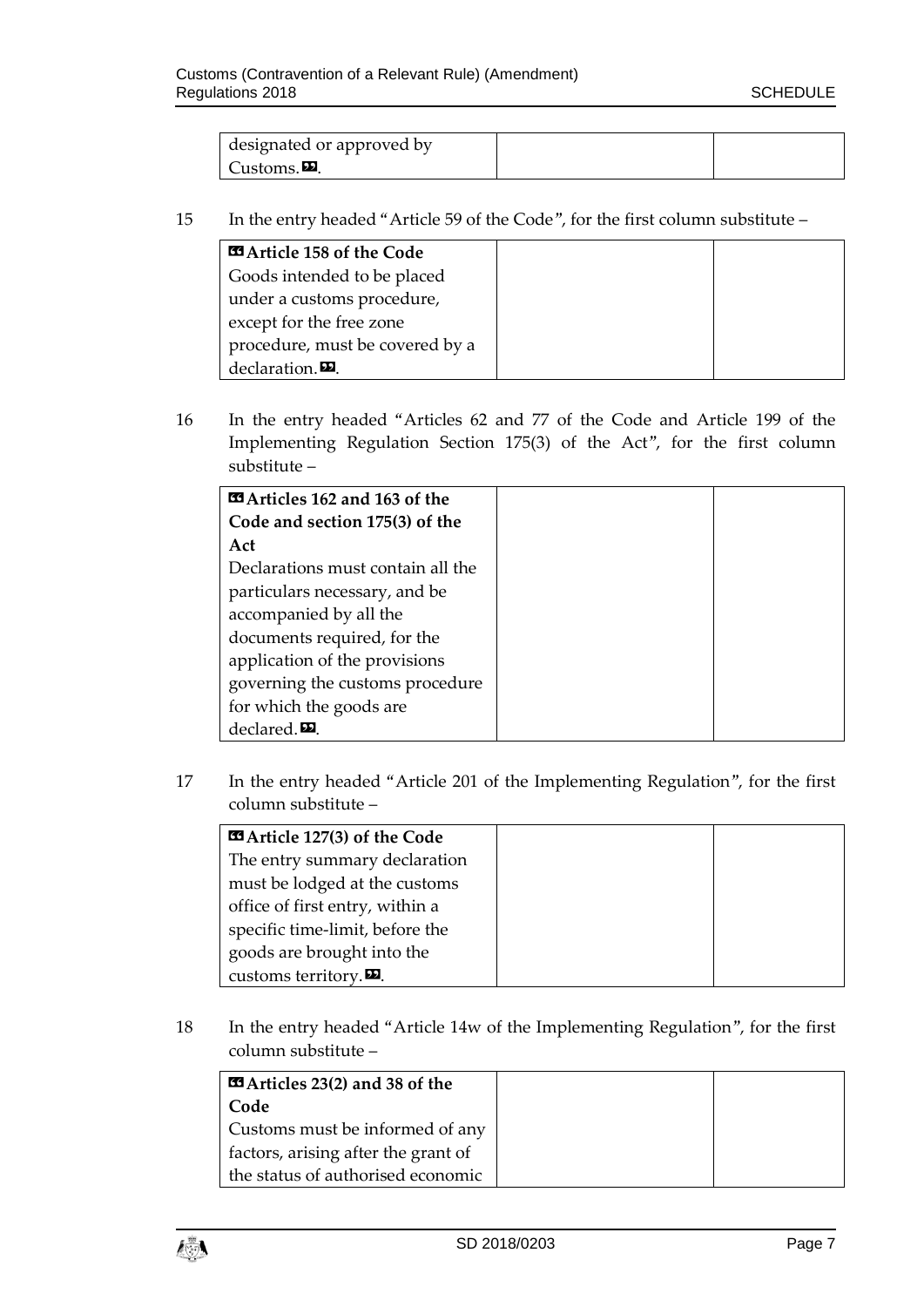| operator, which may influence the                                       |  |
|-------------------------------------------------------------------------|--|
| continuation or content of the                                          |  |
| $\vert$ decision to grant that status. $\boldsymbol{\mathbb{\Sigma}}$ . |  |

19 In the entry headed "Articles 253(6) and 253(7) of the Implementing Regulation", for the heading and the words in the first column from the beginning to "must" substitute –

| <b>EXA</b> Articles 23(1) & 23(2) of the |  |
|------------------------------------------|--|
| Code and Articles 145 and 150 of         |  |
| the Delegated Regulation                 |  |
| A person authorised under Article        |  |
| 166(2) of the Code for the regular       |  |
| use of a simplified declaration          |  |
| $must\boldsymbol{\Sigma}$ .              |  |

20 In the entry headed "Article 76 of the Code and Article 260 of the Implementing Regulation", for the heading and the words in the first column from the beginning to "Annex 30A" substitute –

| <b>E Article 166 of the Code</b>  |  |
|-----------------------------------|--|
| The simplified declaration or the |  |
| document or documents             |  |
| permitted in lieu of it must      |  |
| contain at least the<br>(a)       |  |
| particulars for a simplified      |  |
| declaration set out in            |  |
| Chapter 1 of Title XII of         |  |
| Annex A to the Delegated          |  |
| Regulation $\mathbf{E}$ .         |  |

21 In the entry headed "Articles 85 and 87 of the Code", for the heading and the first column substitute –

| <b>EX</b> Articles 211, 218, 219 and 254 |  |
|------------------------------------------|--|
| of the Code, Articles 265 to 266 of      |  |
| the Implementing Regulation              |  |
| and Articles 166 to 173 and 239 of       |  |
| the Delegated Regulation                 |  |
| To comply with a condition               |  |
| (including special conditions            |  |
| governing the procedure in               |  |
| question) of an immediately              |  |
| enforceable binding decision of          |  |
| Customs, in respect of an                |  |
| authorisation or transferred             |  |
| obligations for use of any special       |  |

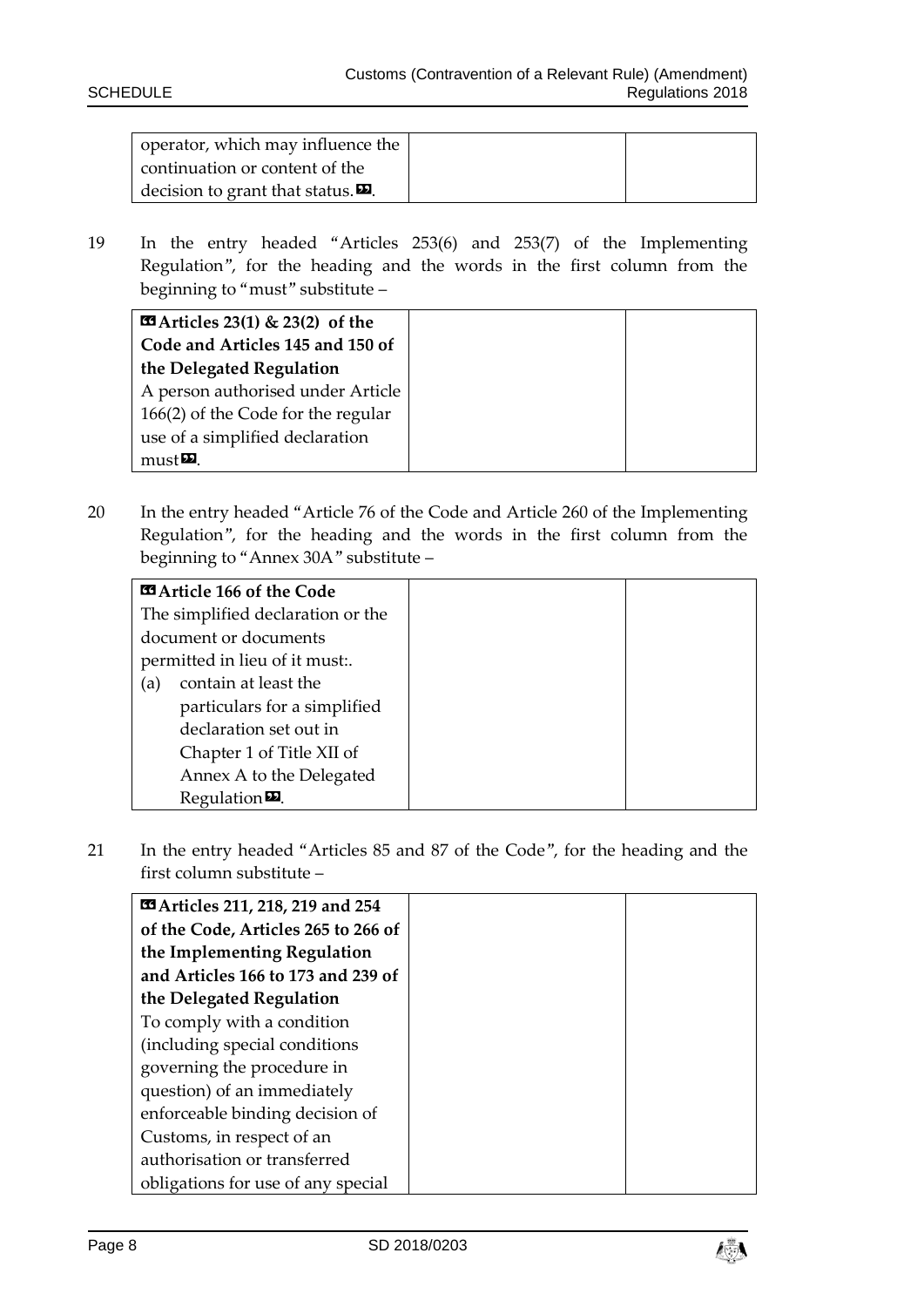| procedure referred to in Article                 |  |
|--------------------------------------------------|--|
| $211(1)$ of the Code.                            |  |
| To notify Customs of all factors                 |  |
| arising after the authorisation is               |  |
| granted and which may influence                  |  |
| its continuation or content. $\mathbf{\Sigma}$ . |  |

#### 22 For the entry headed "Article 105 of the Code", substitute –

| <b>¤ Article 214 of the Code and</b> |                                             |
|--------------------------------------|---------------------------------------------|
| Article 178 of the Delegated         |                                             |
| Regulation                           |                                             |
| Appropriate records for goods        | holder of<br>The<br>£1,000<br>the           |
| placed under a special procedure     | authorisation.                              |
| must be kept in a form approved      |                                             |
| by Customs.                          | holder of<br>£1,000<br>The .<br>the         |
|                                      | procedure.                                  |
|                                      |                                             |
|                                      | £1,000 $\Omega$ .<br>Any person carrying on |
|                                      | an activity involving the                   |
|                                      | storage, working<br>or                      |
|                                      | processing of goods, or                     |
|                                      | the sale or purchase of                     |
|                                      | goods in a free zone.                       |

- 23 In the entry headed "Articles 6, 7, 21, 82, 85 to 87 and 90 of the Code and Articles 292 and 293 of the Implementing Regulation", in the first column –
	- (a) for the heading substitute  $\blacksquare$  Article 254 of the Code and Article 239 of the Delegated Regulation $\mathbf{E}$ ; and
	- (b) for "end-use referred to in Article 21 or  $82$ " substitute  $\blacksquare$  the end-use procedure referred to in Article 254 of the Code<sup>D</sup>.
- 24 In the entry headed "Articles 6, 7, 167 and 172 of the Code and Articles 800 and 801 of the Implementing Regulation", for the heading substitute  $\Box$  Articles 22, 23, 243 and 244 to 249 of the Code $\boldsymbol{\mathsf{Z}}$ .
- 25 Omit the entry headed "Article 176 of the Code".
- 26 In the entry headed "Article 94(1) of the Code"
	- (a) in the heading, for "Article 94(1)" substitute  $\mathbf{C}$  Article 233(1)(c) $\mathbf{E}$ ; and
	- (b) in the second column, for "The principal to the transit operation." substitute  $\blacksquare$  The holder of the transit procedure.  $\blacksquare$ .

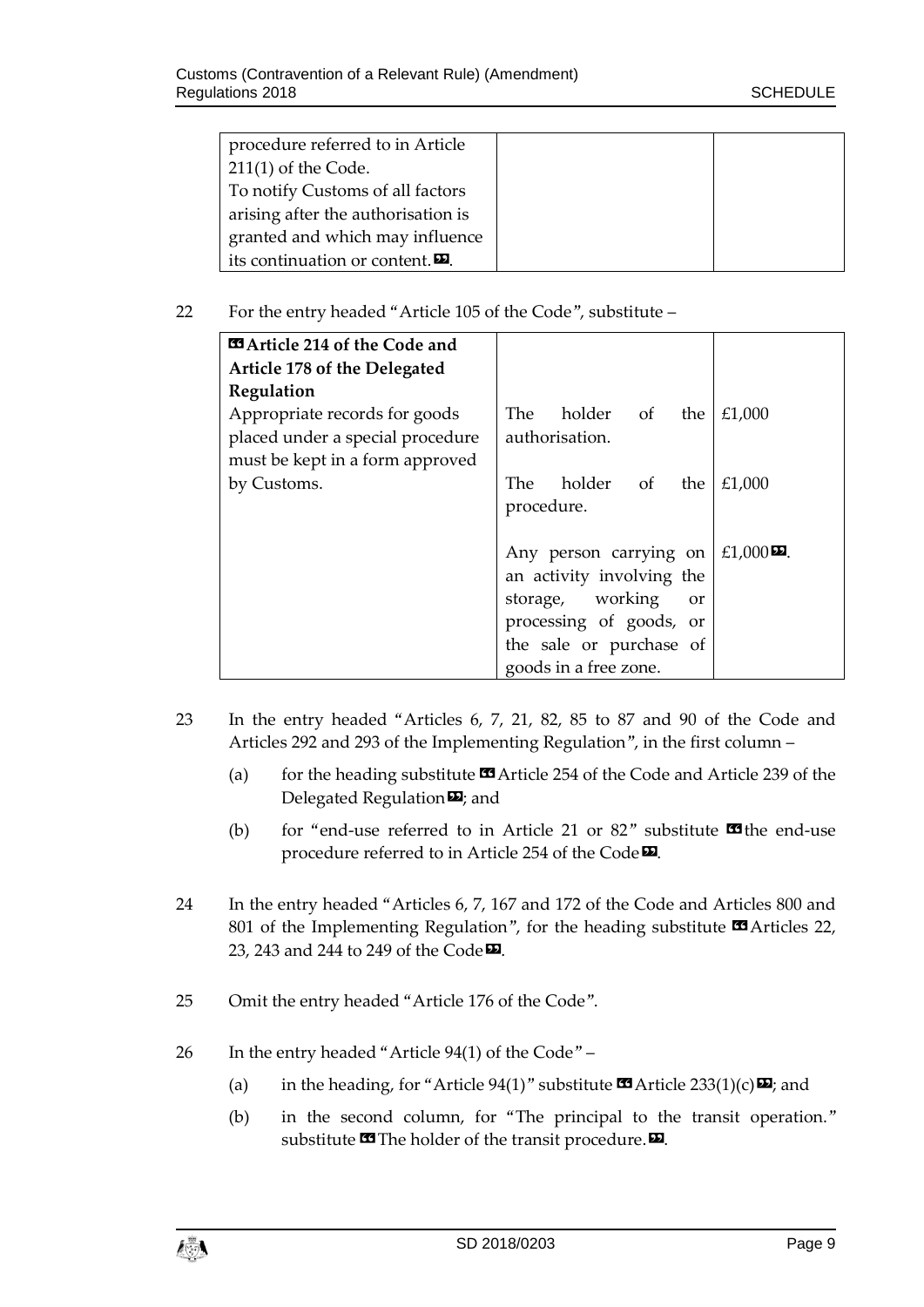| 27 | For the entry headed "Article $96(1)$ and (2) of the Code", substitute – |  |  |  |
|----|--------------------------------------------------------------------------|--|--|--|
|    |                                                                          |  |  |  |

|     | <b>EX</b> Article 233 $(1)(a)$ and $(b)$ and $(3)$ |                           |                   |
|-----|----------------------------------------------------|---------------------------|-------------------|
|     | of the Code                                        |                           |                   |
| (a) | present the goods intact and                       | The holder of the transit | £2,500            |
|     | the required information at                        | procedure.                |                   |
|     | the customs office of                              |                           |                   |
|     | destination within the                             | A carrier or recipient of | £2,500            |
|     | prescribed time-limit and in                       | goods who accepts the     |                   |
|     | compliance with the                                | goods knowing they are    |                   |
|     | measures taken by Customs                          | moving under Union        |                   |
|     | to ensure their identification;                    | transit.                  |                   |
| (b) | observe the provisions                             |                           |                   |
|     | relating to the Union transit                      | The holder of the transit | £2,500 $\Omega$ . |
|     | procedure.                                         | procedure.                |                   |

- 28 In the entry headed "Article 324d of the Implementing Regulation", for the heading substitute  $\blacksquare$  Article 153(2) of the Code and paragraph 25 of Annex 72-04 to the Implementing Regulation $\boldsymbol{\mathsf{\Xi}}$ .
- 29 In the entry headed "Article 448(5) as it applies to Article 324e(5) of the Implementing Regulation", for the heading substitute  $\blacksquare$  Article 320(4) of the Implementing Regulation as it applies to Article 204 of that Regulation<sup>D</sup>.
- 30 In the entry headed "Article 359(1) of the Implementing Regulation", for the first column substitute –

| $\blacksquare$ Article 304(1) of the           |
|------------------------------------------------|
| <b>Implementing Regulation</b>                 |
| The goods together with the                    |
| Movement Reference Number                      |
| (MRN) of the transit declaration               |
| must be presented at each                      |
| customs office of transit. $\mathbf{\Sigma}$ . |

31 In the entry headed "Article 360(1) of the Implementing Regulation", for the first column substitute –

| $\blacksquare$ Article 305(1) of the |
|--------------------------------------|
| <b>Implementing Regulation</b>       |
| In the circumstances described in    |
| Article 305(1)(a) to (e) (prescribed |
| itinerary changed, seals broken,     |
| goods transferred to another         |
| means of transport, goods            |
| unloaded, or an incident which       |
| may affect the ability of the holder |

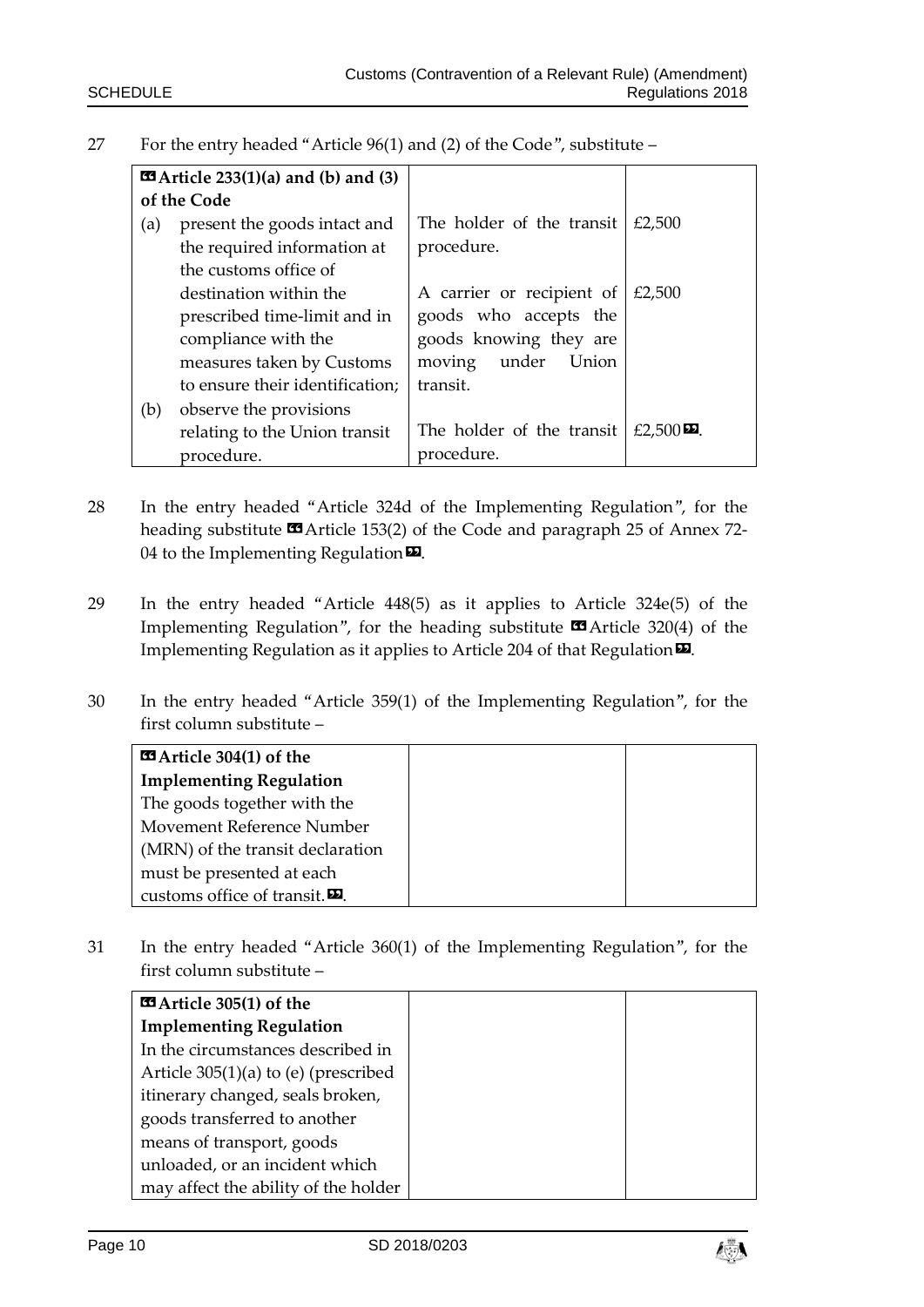| of the procedure or carrier to      |  |
|-------------------------------------|--|
| comply with his obligations) of     |  |
| the Implementing Regulation, to     |  |
| present the goods together with     |  |
| the Movement Reference Number       |  |
| (MRN) of the transit declaration    |  |
| to the nearest customs authority    |  |
| of the member State in whose        |  |
| territory the means of transport is |  |
| located. $\mathbf{E}$ .             |  |

32 For the entry headed "Article 361(1) of the Implementing Regulation", substitute –

| $\blacksquare$ Article 306(1) of the |                           |                                |
|--------------------------------------|---------------------------|--------------------------------|
| <b>Implementing Regulation</b>       |                           |                                |
| To present the goods, the            | The holder of the transit | £2,500                         |
| Movement Reference Number            | procedure.                |                                |
| (MRN) and any information            |                           |                                |
| required by Customs at the office    | The carrier.              | £2,500 $\boldsymbol{\Sigma}$ . |
| of destination during the official   |                           |                                |
| opening hours; or, where allowed     |                           |                                |
| by the office of destination and at  |                           |                                |
| the request and expense of the       |                           |                                |
| party concerned, outside the         |                           |                                |
| official opening hours or at any     |                           |                                |
| other place.                         |                           |                                |

33 For the entry headed "Articles 6 and 7 of the Code and Articles 372 to 376 of the Implementing Regulation", for the first 2 columns substitute –

| <b>Example 32 and 233(4) of the</b> |                               |
|-------------------------------------|-------------------------------|
| Code and Articles 313 to 320 of     |                               |
| the Implementing Regulation         |                               |
| To comply with conditions of        | The holder of the transit     |
| authorisation set out by Customs    | procedure.                    |
| (including conditions for           |                               |
| operation and control methods)      | The consignee. $\mathbf{E}$ . |
| for the use of simplifications      |                               |
| regarding the placing of goods      |                               |
| under the Union transit             |                               |
| procedure.                          |                               |

34 In the entry headed "Article 377(1) of the Implementing Regulation", for the first column substitute –

| $\Box$ Article 23(2) of the Code |  |
|----------------------------------|--|
|----------------------------------|--|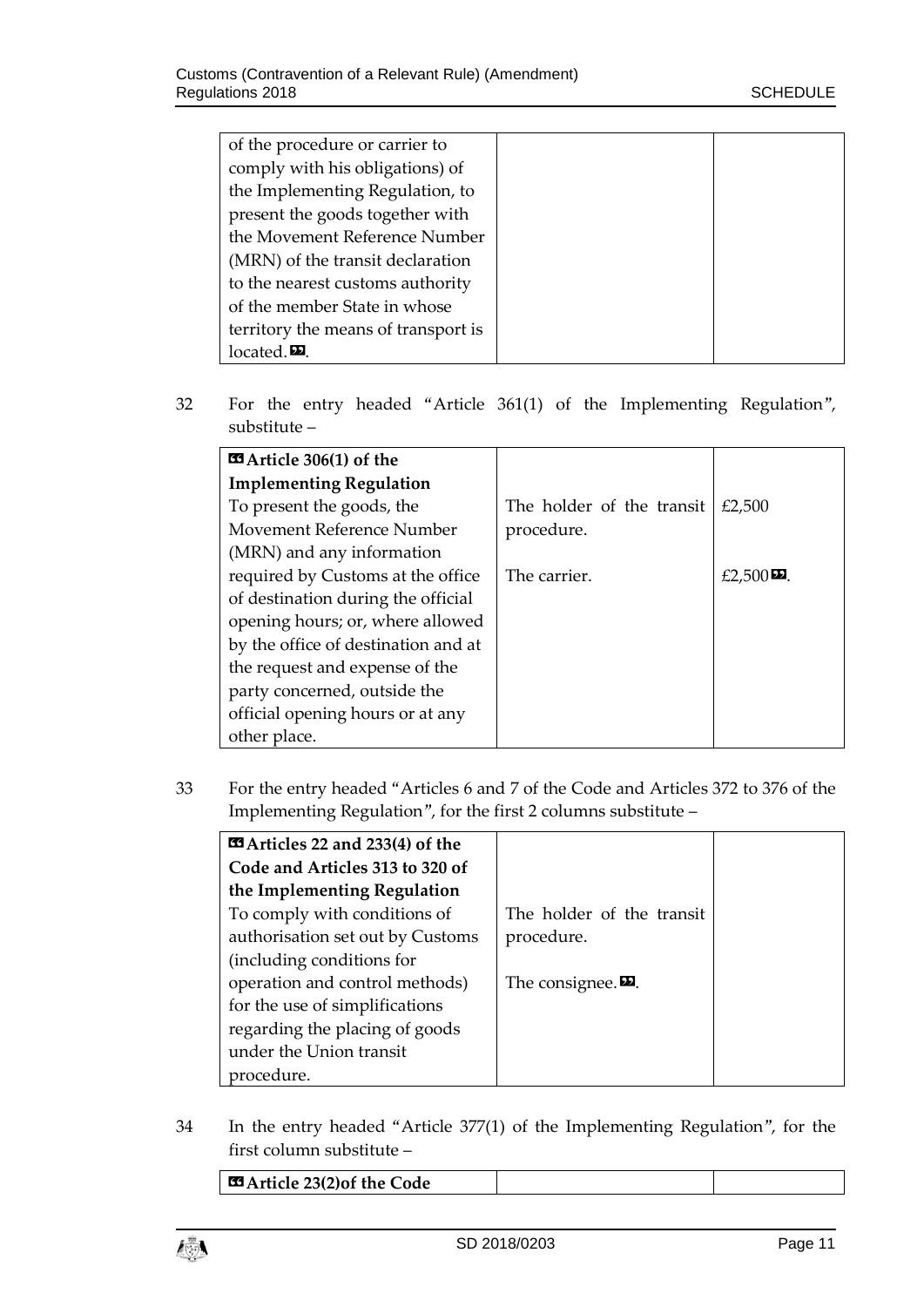| Customs must be informed of any                  |  |
|--------------------------------------------------|--|
| factors arising after the decision               |  |
| was taken which may influence                    |  |
| its continuation or content. $\mathbf{\Sigma}$ . |  |

35 In the entry headed "Article 408(1) of the Implementing Regulation", for the first column substitute –

|     | <b>EE Article 315 of the</b>     |
|-----|----------------------------------|
|     | <b>Implementing Regulation</b>   |
|     | Obligation to:                   |
| (a) | notify immediately the           |
|     | customs office of                |
|     | destination of the arrival of    |
|     | the goods and inform it of       |
|     | any irregularities or            |
|     | incidents that occurred          |
|     | during transport;                |
| (b) | wait for permission from         |
|     | the customs office of            |
|     | destination before               |
|     | unloading the goods;             |
| (c) | enter, after unloading, the      |
|     | results of the inspection and    |
|     | any other relevant               |
|     | information relating to the      |
|     | unloading into the               |
|     | consignee's records without      |
|     | delay;                           |
| (d) | notify the customs office of     |
|     | destination of the results of    |
|     | the inspection of the goods      |
|     | and inform it of any             |
|     | irregularities no later than     |
|     | the third day following the      |
|     | day on which the consignee       |
|     | receives permission to           |
|     | unload the goods. $\mathbf{E}$ . |

36 In the entry headed "Article 353(3) of the Implementing Regulation", for the first 2 columns substitute –



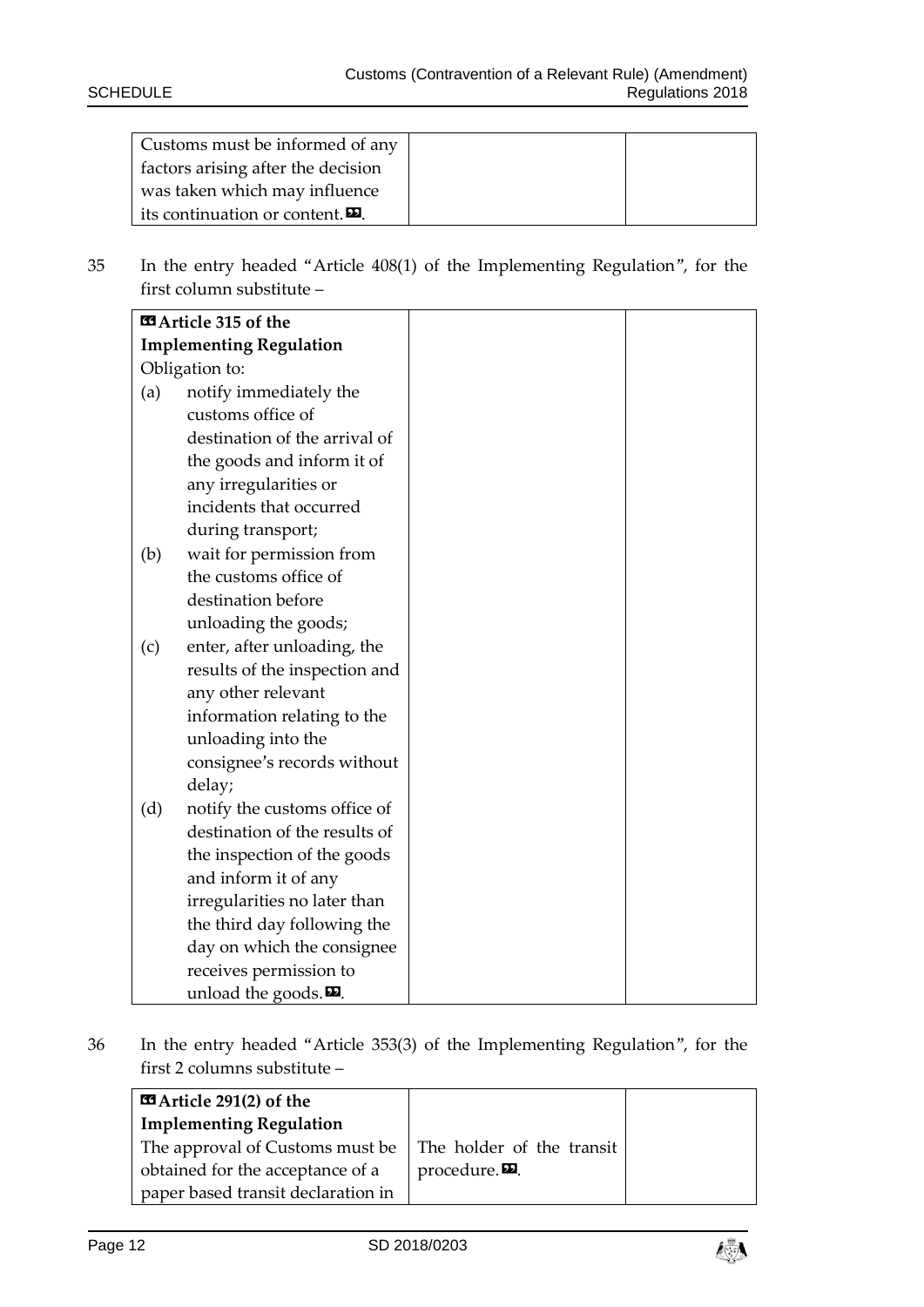| the event of a temporary failure     |  |
|--------------------------------------|--|
| within Article $291(1)(b)$ or (c) of |  |
| the Implementing Regulation.         |  |

37 In the entry headed "Point 5 of Annex 37d to the Implementing Regulation", for the first 2 columns substitute –

| <b>Example 2018</b> Paragraph 4 of Annex 72-04 to |                           |
|---------------------------------------------------|---------------------------|
| the Implementing Regulation                       |                           |
| Following unavailability of the                   | The holder of the transit |
| computerised system used by the                   | procedure. $\mathbf{E}$ . |
| holder of the procedure for                       |                           |
| lodging the Union transit                         |                           |
| declaration data by means of                      |                           |
| electronic data-processing                        |                           |
| techniques, or of the electronic                  |                           |
| connection between that                           |                           |
| computerised system and the                       |                           |
| electronic transit system, Customs                |                           |
| must be informed when it                          |                           |
| becomes available again.                          |                           |

38 In the entry headed "Point 15 of Annex 37d to the Implementing Regulation", for the first column substitute –

| <b>Example 12 to Annex 72-04 to</b> |
|-------------------------------------|
| the Implementing Regulation         |
| Under the business continuity       |
| procedure, to present a transit     |
| advice note in the required form    |
| to each office of transit.          |

39 In the entry headed "Point 30.1 of Annex 37d to the Implementing Regulation", for the first column substitute –

| <b>Example 26 St Annex 72-04 to</b> |
|-------------------------------------|
| the Implementing Regulation         |
| Under the business continuity       |
| procedure: (a) the customs office   |
| of destination must be informed     |
| of the arrival of the goods; (b)    |
| copies 4 and 5 of the SAD that      |
| accompanied the goods, or the       |
| copy of the TAD/TSAD that           |
| accompanied the goods,              |
| indicating the date of arrival, the |
| condition of any seals affixed and  |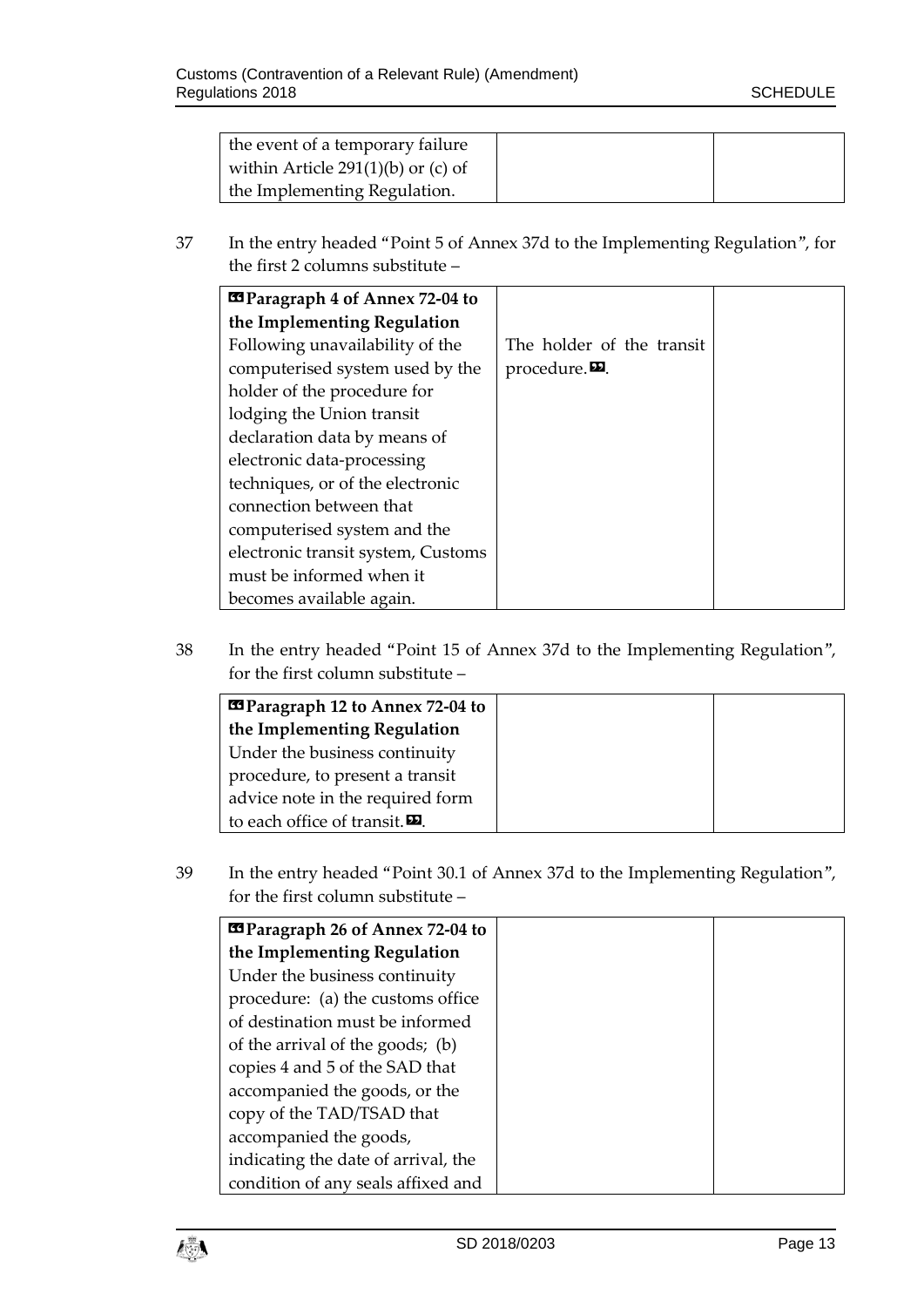| any irregularity, must be          |  |
|------------------------------------|--|
| delivered to the customs office of |  |
| destination. <b>D</b> .            |  |

- 40 In the entry headed "Article 290c and Annexes 38b and 38c of the Implementing Regulation", for the heading substitute  $\mathbf{\Omega}$  Article 163(3) of the Code, Article 251 of the Implementing Regulation and Article 155 of the Delegated Regulation  $\boldsymbol{\Sigma}$ .
- 41 In the entry headed "Article 14 of the Code and section 23 of the 1994 Act", in the heading, for "14" substitute  $\mathbf{C}$ 15 $\mathbf{D}$ .
- 42 In the entry headed "Article 16 of the Code, the Customs Traders (Accounts and Records) Regulations 1995 (as they have effect in the Island)", in the first column –
	- (a) in the heading, for "16" substitute  $\mathbf{\Omega}$  51 $\mathbf{\Sigma}$ ; and
	- (b) for "as required by Article 16" substitute  $\Box$  as required by Article  $51(1)$ **D**.
- 43 In the entry headed "Articles 241 and 243 of the Implementing Regulation", in the heading, for "241 and 243" substitute  $\mathbf{\Omega}$  239 and 240 $\mathbf{\Omega}$ .
- 44 In the entry headed "Articles 27 and 20(3)(d) of the Code and the agreements therein referred to, which the Community has concluded with certain countries or groups of countries and which provide for the granting of preferential tariff treatment and which require that penalties shall be imposed on any person who draws up or causes to be drawn up a document which contains incorrect information for the purpose of obtaining preferential treatment for products", in the heading –
	- (a) for "27 and 20(3)(d)" substitute  $\mathbf{C}$  64 and 56(2)(d) and (e)  $\mathbf{E}$ ; and
	- (b) for "the Community" substitute  $\mathbf{w}$  the Union  $\mathbf{w}$ .
- 45 In the entry headed "Articles 5 and 62 of the Code and Articles 84 and 199 of the Implementing Regulation", in the first column –
	- (a) for the heading substitute  $\blacksquare$  Articles 15(2), 18, 19, 162 and 163 of the  $Code 22$
	- (b) for "the Community" substitute  $\mathbf{w}$  the Union  $\mathbf{w}$ ; and
	- (c) for "Community legislation" substitute  $\mathbf{w}$  EU legislation  $\mathbf{w}$ .